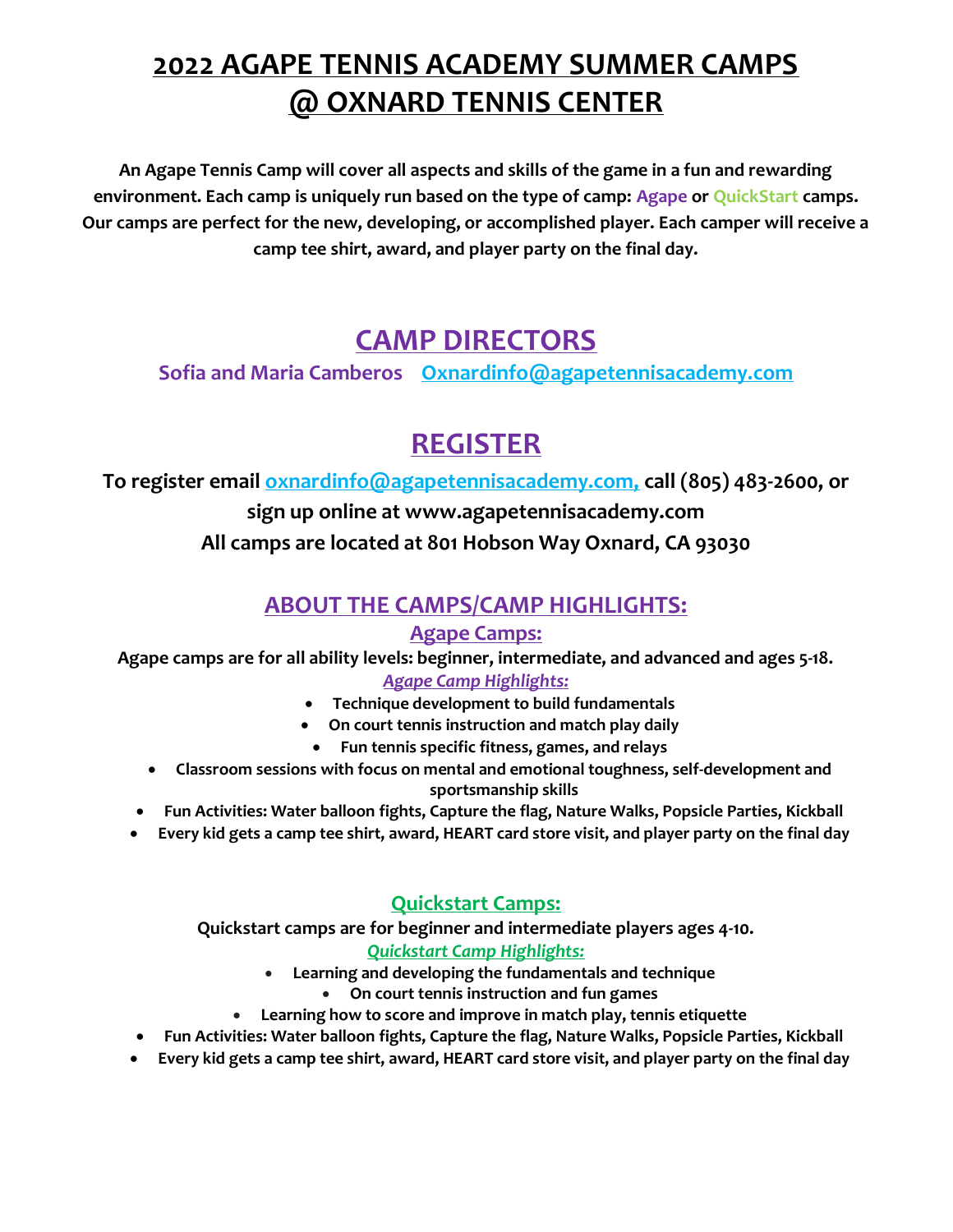## 2022 AGAPE TENNIS ACADEMY SUMMER CAMPS @ OXNARD TENNIS CENTER

All camps are located at 801 Hobson Way Oxnard, CA 93030 @ the Tennis Center

## CAMP SCHEDULE:

| <b>WHAT</b>              | <b>WHEN</b>                             | TIME            | <b>AGES</b> | FEE.  |
|--------------------------|-----------------------------------------|-----------------|-------------|-------|
| <b>AGAPE CAMP1</b>       | JUNE 20, 21, 22, 23, 24 (5 DAY) 9AM-2PM |                 | $5 - 18$    | \$250 |
| <b>AGAPE CAMP 2</b>      | JUNE 27, 28, 29, 30, 1 (5 DAY) 9AM-2PM  |                 | $5 - 18$    | \$250 |
| <b>QUICKSTART CAMP1</b>  | <b>JULY 5, 6, 7, 8 (4 DAY)</b>          | <b>9AM-12PM</b> | $4 - 10$    | \$120 |
| <b>AGAPE CAMP 3</b>      | <b>JULY 11, 12, 13, 14, 15 (5 DAY)</b>  | 9AM-2PM         | $5 - 18$    | \$250 |
| <b>AGAPE CAMP 4</b>      | <b>JULY 18, 19, 20, 21 (4 DAY)</b>      | 9AM-2PM         | $5 - 18$    | \$200 |
| <b>QUICKSTART CAMP 2</b> | <b>JULY 25, 26, 27, 28 (4 DAY)</b>      | <b>9AM-12PM</b> | $4 - 10$    | \$120 |
| <b>AGAPE CAMP 5</b>      | AUGUST 2, 3, 4, 5 (4 DAY)               | 9AM-2PM         | $5 - 18$    | \$200 |
| <b>AGAPE CAMP 6</b>      | AUGUST 8, 9, 10, 11, 12 (5 DAY) 9AM-2PM |                 | $5 - 18$    | \$250 |
| <b>AGAPE CAMP 7</b>      | AUGUST 15, 16, 17, 18 (4 DAY) 9AM-2PM   |                 | $5 - 18$    | \$200 |

### ADDITIONAL INFORMATION

- Players need to bring lunches/snacks, sunscreen, hat/visor, tennis attire, a towel, extra socks, and a big water bottle each day to camp
- Campers are required to sign out in the pro shop with a camp counselor before leaving camp each day
	- Awards ceremonies will be held on the last day of Agape and QuickStart Camps
	- Payment is expected on or before the first day of camp, online registration is available
		- Camps are taught by a highly skilled and trained summer camp staff